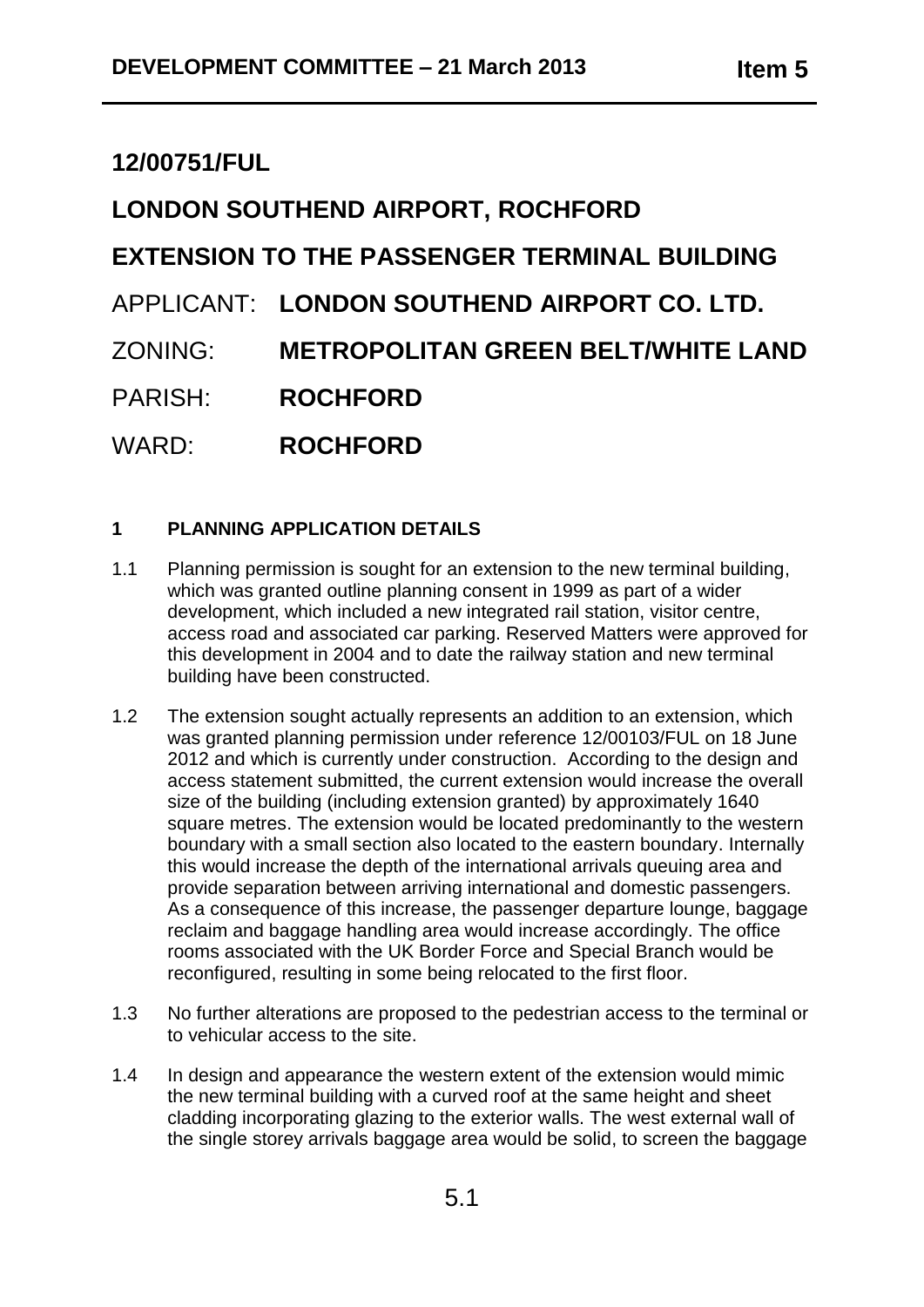and delivery activities from arriving passengers. The baggage facility cladding would have a silver metallic finish to match the existing.

## **2 THE SITE**

- 2.1 The application site is located in the far south-eastern corner of the operational airport. This area of the airport lies close to the railway line and Southend Road, the opposite side of which lie residential properties within the Rochford District some 150 metres away at the closest point. Residential properties within Southend-on-Sea Borough also lie in fairly close proximity to the proposed development site to the south.
- 2.2 The large majority of the application site is designated Metropolitan Green Belt (MGB). The southernmost corner of the proposed extension is also just located within an area designated as white land on the adopted Local Plan (2006).

## **3 PLANNING HISTORY**

- 3.1 Outline planning permission was granted in 1999 (97/00526/OUT) for a replacement terminal building, new integrated railway station, visitor centre, access road and associated car parking with Reserved Matters approved in 2004 (04/00639/REM).
- 3.2 In 2007 an application (07/01056FUL) to vary condition 14 of the 1999 consent was approved, which enabled the railway station to be constructed and used in advance of the replacement terminal building.
- 3.3 In 2010 an application (10/00643/NMA) was made for 'non-material' amendments to the design of the replacement terminal building. Several of the proposed amendments were judged to be 'non-material' and the application was approved in respect of these; others were judged to have more than a very minor impact on the design/appearance of the terminal building from that approved and the proposal was therefore refused in respect of these.
- 3.4 An application (11/00074/FUL) for variation of condition 1 of consent 07/001056/FUL to allow amendment of the design of the terminal building to authorise those amendments proposed to the design, which were judged not to be 'non-material' in the 2010 application was granted planning permission on 9 July 2012. This application was subject to the legal agreement dated 30 April 2010 and deed of variation dated 20 June 2012.
- 3.5 An application (Reference 12/00103/FUL) to extend the terminal building, known as Phase 2, configure an aircraft parking area for 5 aircraft stands, passenger walkways and associated works was granted planning permission on 18 June 2012.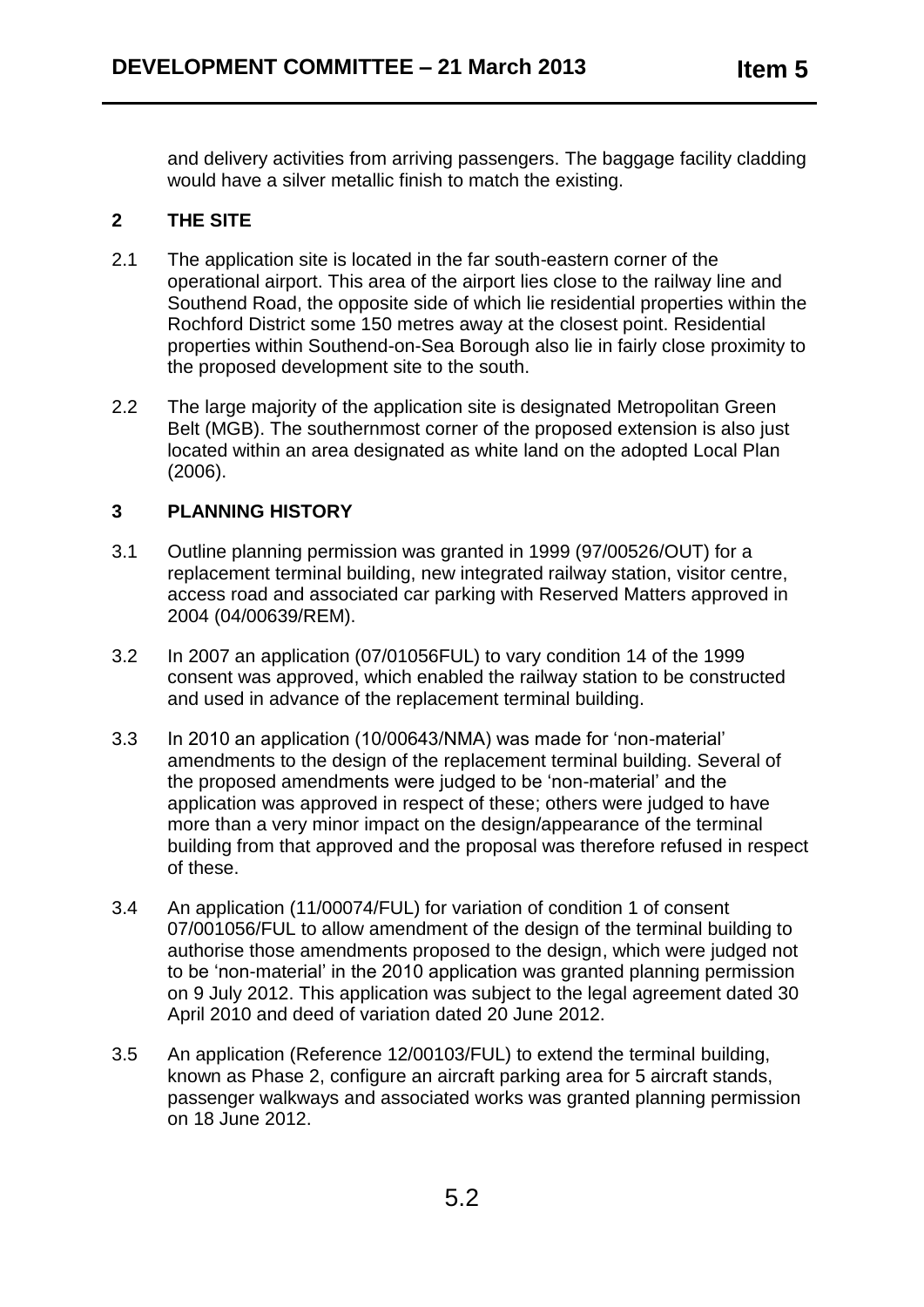- 3.6 Various other applications and notifications have been submitted to the Council in respect of development associated with the airport expansion in the last few years including the following, which are closely related to the terminal expansion:
	- o 06/00221/PD Notification Under Schedule 2 Part 18 Class A of the Town and Country Planning (General Permitted Development Order) 1995 - Construction of a 230 Space Car Park and Erection of 2.7m Security Fence Lighting and CCTV Columns on Land Adjacent to the Control Tower.
	- o 07/00993/PD Notification Under Schedule 2 Part 18 Class A of the Town and Country Planning (General Permitted Development Order) 1995 to Construct an Access Road Linking the Existing Aviation Way to a Hangar Currently Utilised by Casemasters Ltd.
	- o 09/00307/FUL Retrospective Application to Form Temporary New Access off Southend Road. APPROVED.
	- o 09/00570/PD New Control Tower Building.
	- o 09/00599/FUL Application to Vary Conditions No. 5 and No. 8 to the Existing Planning Permission to Erect a Replacement Air Terminal with Integrated Railway Station, Visitor Centre, Access Road and Associated Car Parking. (04/00639/REM). APPROVED.
	- o 10/00689/PD Provide New Taxiway on South Eastern Side of Runway.
	- o 11/00551/PD Airside Covered Passenger Walkways Between New Terminal And Aircraft Stands.
	- o 11/00680/PD Construct Airside Ramp and Office Accommodation Building.
	- o 11/00711/PD Construction of and use of land for passenger surface car park, including perimeter security fencing, lighting, alterations to access to the flight centre flying club and demolition/removal of existing buildings and hardstanding.
	- o 12/00102/FUL Retention of the existing vehicular access off Southend Road for emergency access (access having previously been constructed pursuant to a temporary planning permission), Retention of vehicular access track and retrospective permission to retain re-profiling and grading of site. REFUSED.
	- o 12/00457/PD– Notification Under Schedule 2 Part 18 Class A of the Town and Country Planning (General Permitted Development) Order 1995 to Construct a Pollution Control Pond.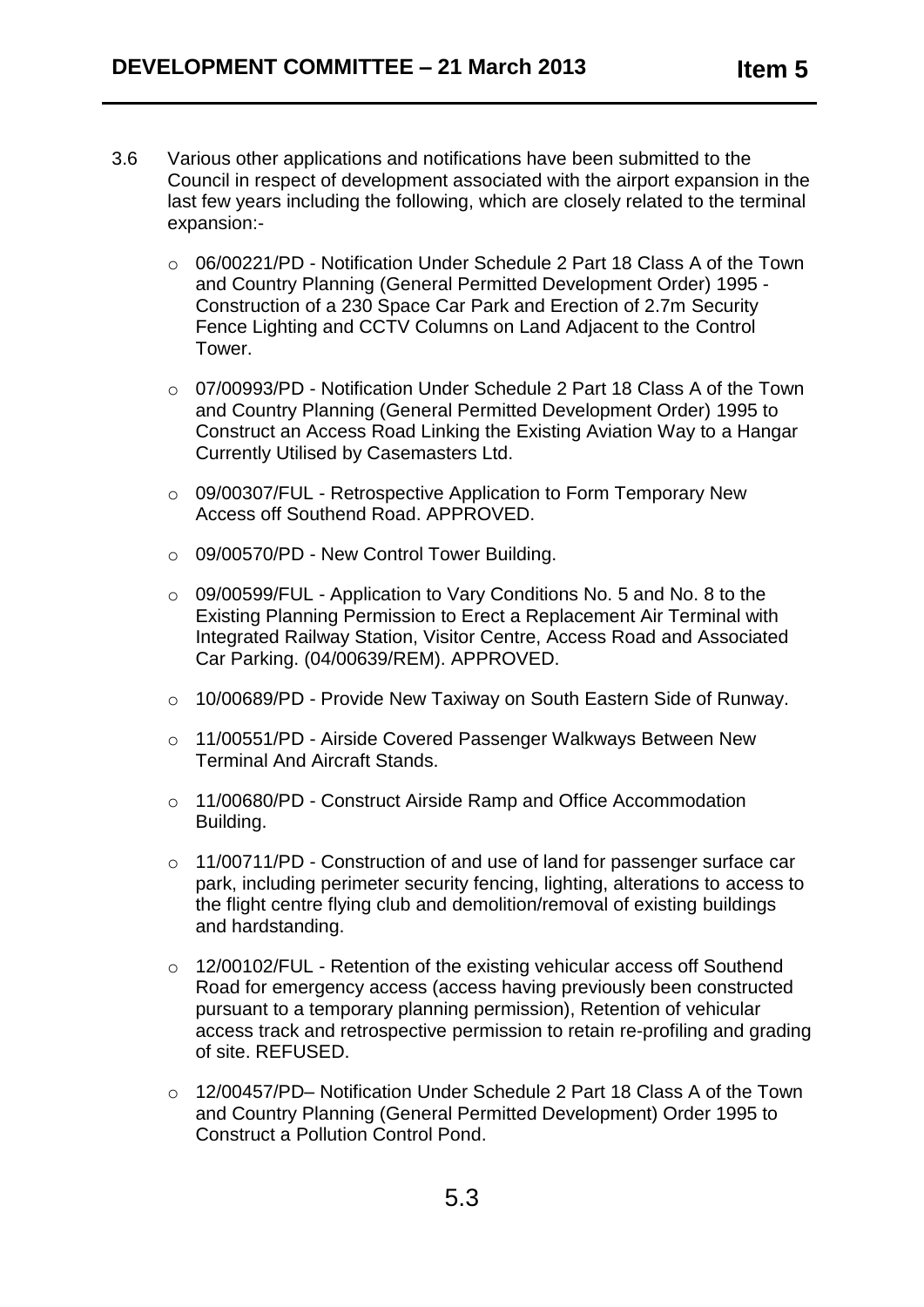3.7 Also of relevance to this proposal is the planning consent (09/01960/FULM) issued subject to a Legal Agreement by Southend-on-Sea Borough Council in 2011 for the runway extension.

## **4 CONSULTATIONS AND REPRESENTATIONS**

#### **Rochford Parish Council**

4.1 Members are concerned about the increase in traffic, particularly as the Harp House roundabout is already heavily congested at peak times.

#### **Environment Agency**

- 4.2 No objection, but provide the following advice:-
- 4.3 Pollution Control
	- o Pollution of ground water and/or surface water is an offence. This application appears to have had regard to this and the submitted planning statement advises that the development will have no impact on the quality of surface water run off.
	- o Drainage plan indicates an SPEL bypass oil separator will be installed at the northern end of the terminal. This will need to be inspected and maintained in accordance with the manufacturer's instructions.
	- o Attention is drawn to Pollution Prevention Guide 3 and 6 and additional guidance provided.
	- o The drainage plan also indicates that de-watering of excavations may be required. Where possible, water from de-watering excavations should be discharged to the foul sewer. Any proposals to discharge to the foul sewer should be discussed with Anglian Water. Permission may need to be sought from AW in advance of making such a discharge.
	- o Should the developer wish to discharge the water into the water environment, such as to ground or a water course, then they may require our permission.
- 4.4 Flood risk: Surface Water Management:
	- o Application area is less than 1 hectare in size; it is therefore not within our statutory remit to comment on proposals to manage surface water. Flood Risk Standing Advice referred to.
- 4.5 Foul Water Drainage:
	- o AW should be consulted regarding the available capacity in the foul water sewer. If there is not sufficient capacity in the sewer then we must be consulted again with alternative methods of disposal.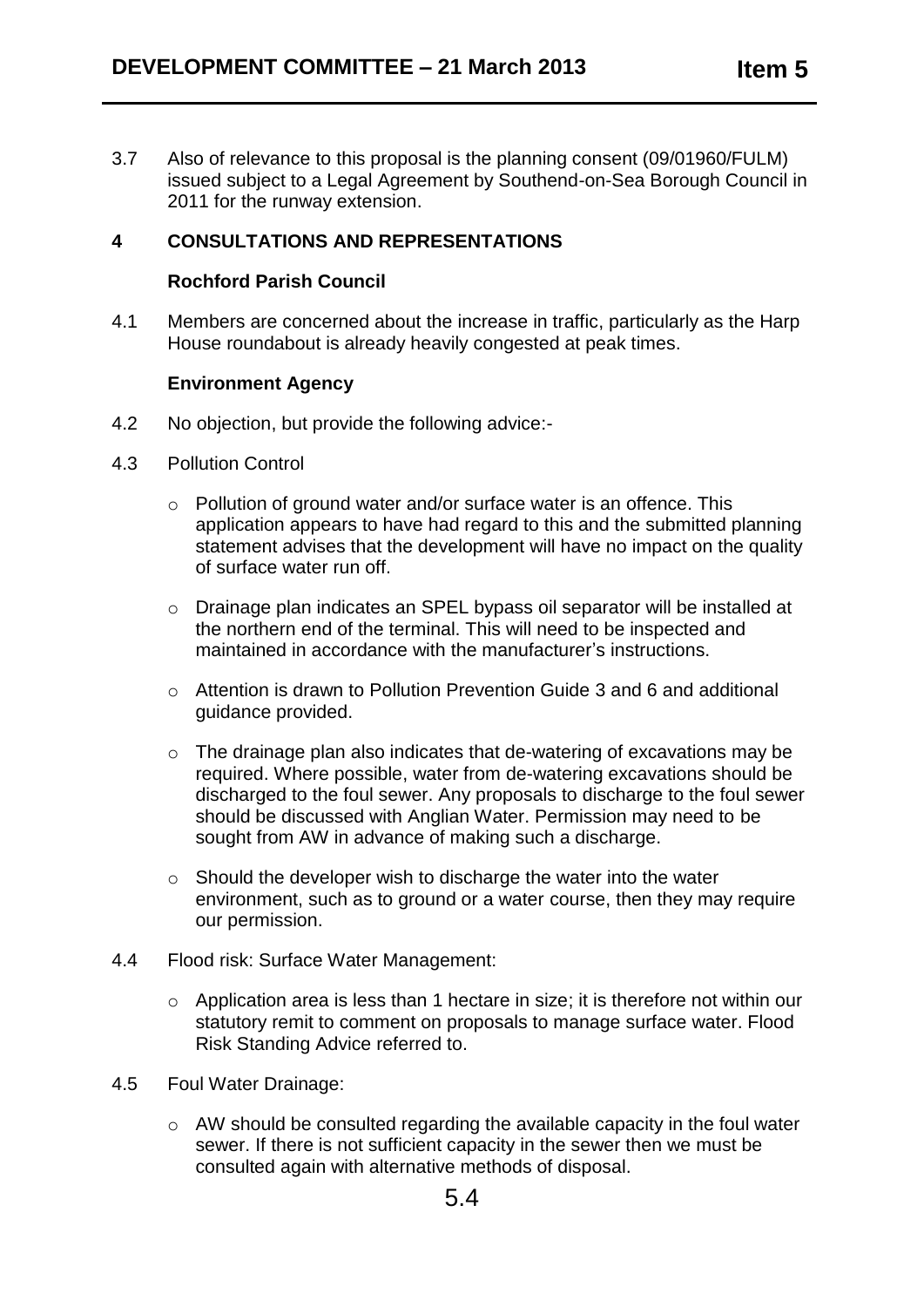- 4.6 Climate Change and Sustainable Construction:
	- o Recommend you append suitable planning conditions to any approval granted to ensure the development is carried out in as sustainable a manner as possible.
	- o The applicant should consider water efficiency, saving water and energy and waste.
- 4.7 We refer to your emails dated 21 and 28 February 2013 and the associated attachments. We have reviewed the plans, as submitted, and have no objections to the proposals. We therefore have no additional comments to make.

#### **Natural England**

- 4.8 Does not consider that this application poses any likely or significant risk to those features of the natural environment for which we would otherwise provide a more detailed consultation response and so does not wish to make specific comment on the details of this consultation.
- 4.9 LPA should assess and consider the possible impacts resulting from this proposal on protected species and local wildlife sites and consider biodiversity enhancements and landscape enhancements.

#### **Southend Borough Council**

- 4.10 No objections.
- 4.11 It is not considered the proposed terminal extension will affect (i.e. increase) the passenger numbers or frequency of flights at the airport over and above that permitted under the planning application to extend the airport runway SOS/09/01960/FULM. The ES accompanying that application made allowance for an extension to the terminal building, and the application was determined on that basis. The resulting S106 agreement placed a number of controls upon the airport operator, which place a cap on the number of aircraft movements. This cap, and all other controls, remain in place regardless of the outcome of the current planning application and limits the expansion of the airport.
- 4.12 It is advised that consideration be given to providing a coach stop with a covered waiting area for the X30. Information systems should be included within the terminal to include real time bus information. A transport information point should be established within the building with clear maps and onward travel options.

### **Highways Agency**

4.13 No objection.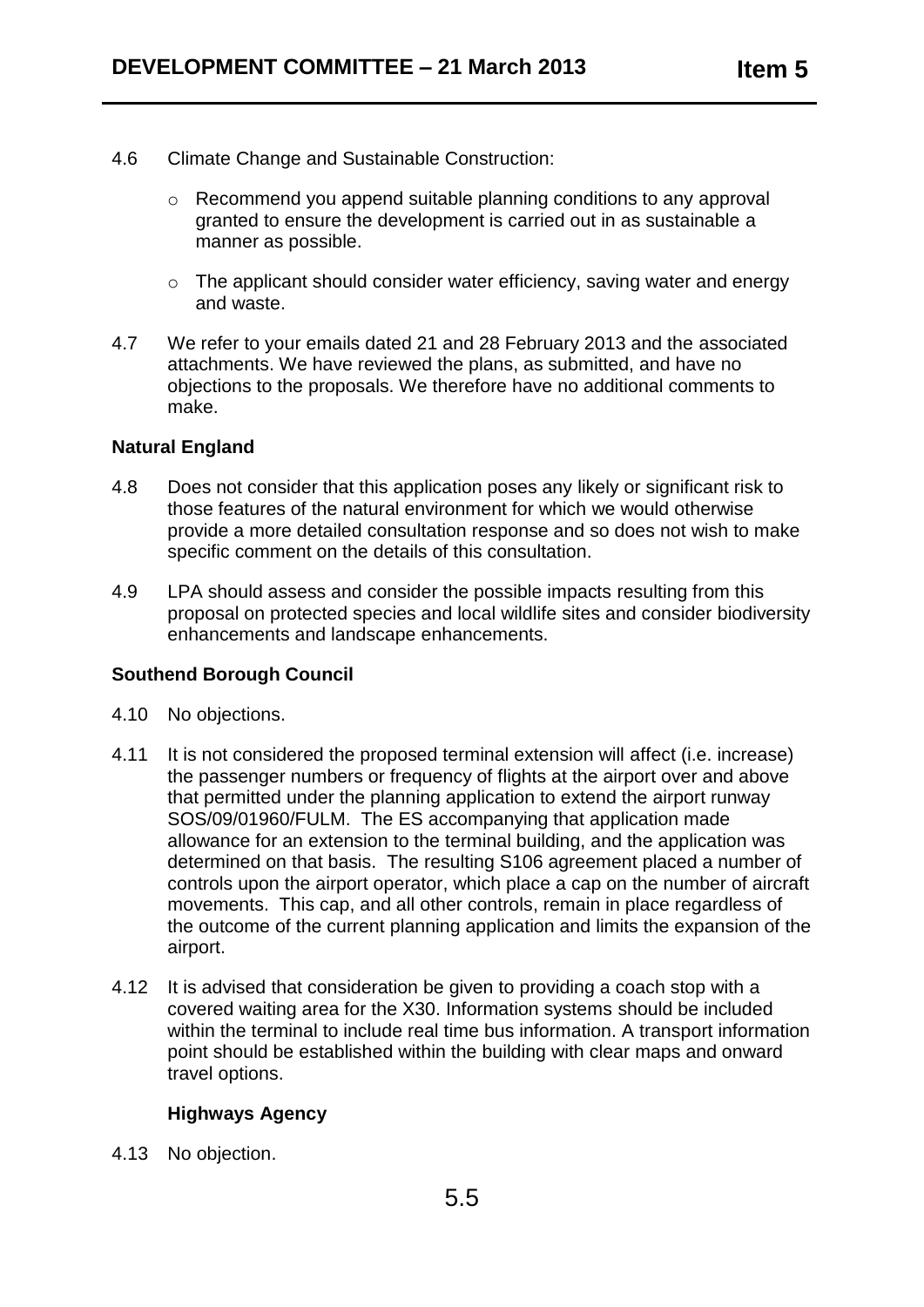## **ECC (Archaeology)**

- 4.14 This application has been identified as having archaeological implications. A previous application for the extension of the passenger terminal building was granted permission, subject to the requirement for archaeological monitoring and investigation, which is currently ongoing. This condition should be reiterated for this further extension.
- 4.15 Recommendation: Archaeological monitoring and excavation
- 4.16 No development of any kind shall take place until the applicant has secured the implementation of a programme of further archaeological work in accordance with the written scheme of investigation submitted as part of application 12/00103/FUL.
- 4.17 Further recommendations: A professional team of archaeologists shall undertake the archaeological work.
- 4.18 Since this initial consultation response further comments have now been received as follows:
	- o I've been looking at the plans this morning and yes, the archaeological investigative works for the previous 12/103 application do cover the new walkway area in application 12/00103. So please ignore my suggested condition.
	- o Incidentally, I have just been talking to the archaeological contractor and the works for the 12/103 application have not been signed off yet so that condition cannot be discharged yet.

## **ECC (Urban Design)**

4.19 Refer to the above application. I have no issues with the design of the proposals.

#### **RDC (Environmental Services)**

- 4.20 The following conditions should be attached to any consent granted:
	- o Prior to commencement of the development hereby approved, details of how the proposal will achieve at least 10 per cent of its energy from decentralised and renewable or low carbon sources shall be submitted to and agreed in writing with the Local Planning Authority (unless this is shown to be not feasible or viable). Measures shall be installed as agreed and confirmation in writing that the installations are operating shall be submitted to the Local Planning Authority prior to use of the terminal extension by passengers that is hereby approved.
	- o Prior to use of the new terminal extension hereby approved, written confirmation that the extension has been assessed under the BREEAM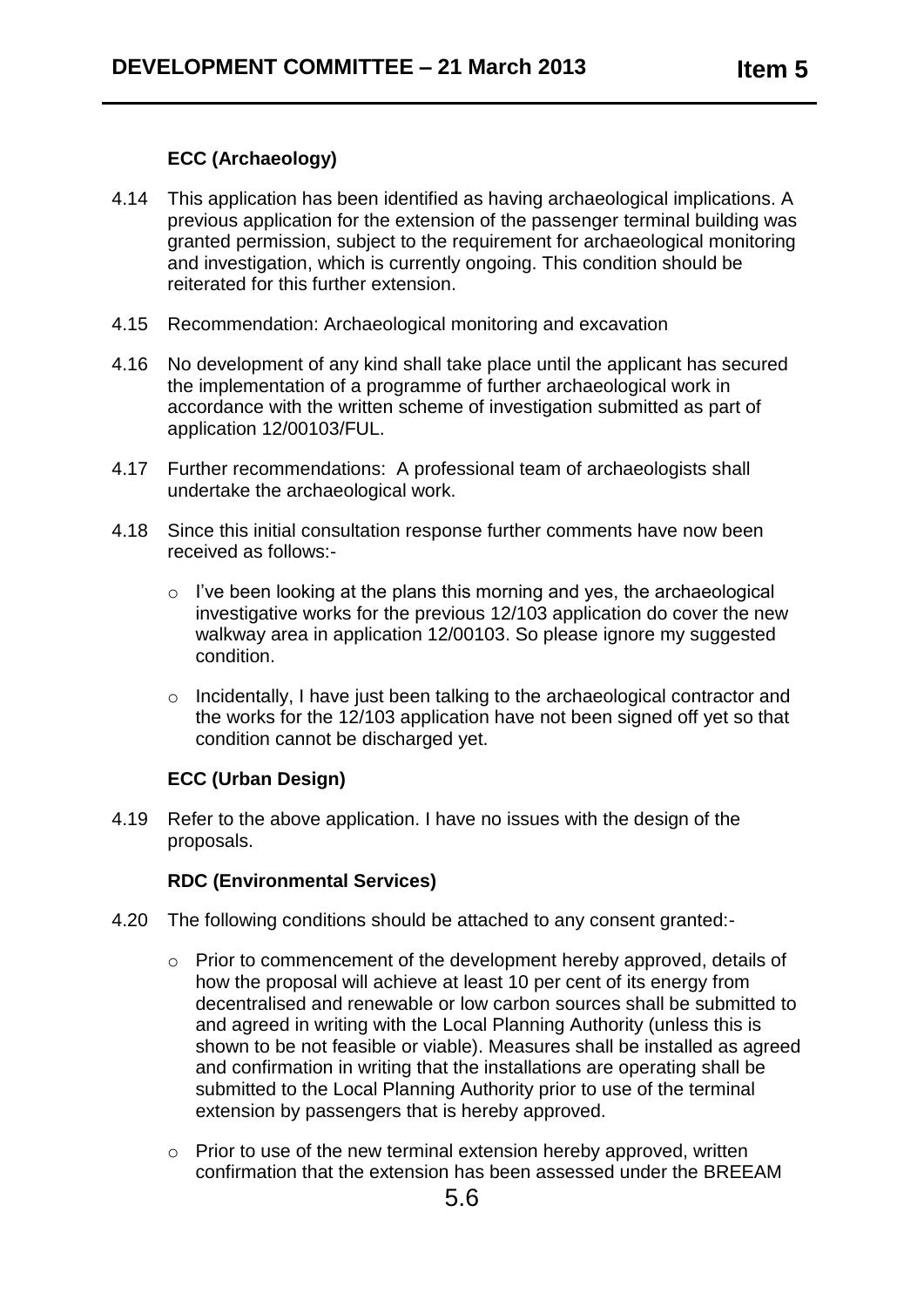criteria and achieved at least a 'very good' rating shall be submitted to the Local Planning Authority.

#### **Anglian Water**

4.21 No comments.

#### **Neighbours**

- 4.22 24 responses received from properties in Leigh-on-Sea, Rochford, Eastwood, Westcliff-on-Sea, Hockley and Southend-on-Sea:
	- o This is more over-development.
	- o Another ruse to get more seating and café seating
	- o They will keep coming back for more and more more seating, more passengers, and more congestion – pollution.
	- o At the Council meeting at which approval for 12/00103/FUL was granted the meeting was warned that in order to meet the airport's ambitions for passenger numbers, further expansion would be needed. The current application establishes without doubt that the airport is continuing its dishonest policy of doing this by small increments to avoid a proper inquiry.
	- o Construction works appear to have already begun. It would appear London Southend Airport is cleverly avoiding the need for a full public inquiry by continually submitting applications of a smaller nature and carrying out works before permission is granted.
	- o The full impact of the present level of expansion has yet to he adequately assessed.
	- o Where is the consideration for the residents?
	- o Expansion has proven that this is the wrong place for a busy regional airport.
	- o It would facilitate a further increase in passenger numbers, making night flights ever more likely. This would lead to sleep deprivation to local residents.
	- o An increase to the size of the terminal will eventually lead to an increase in the number of flights. This will lead to reduced property values for those living under the flight path.
	- o Where is all the extra rain and surface water going to go? And all the chemicals for de-icing? Toxic fluids may well be involved in cleaning and de-icing the aircraft.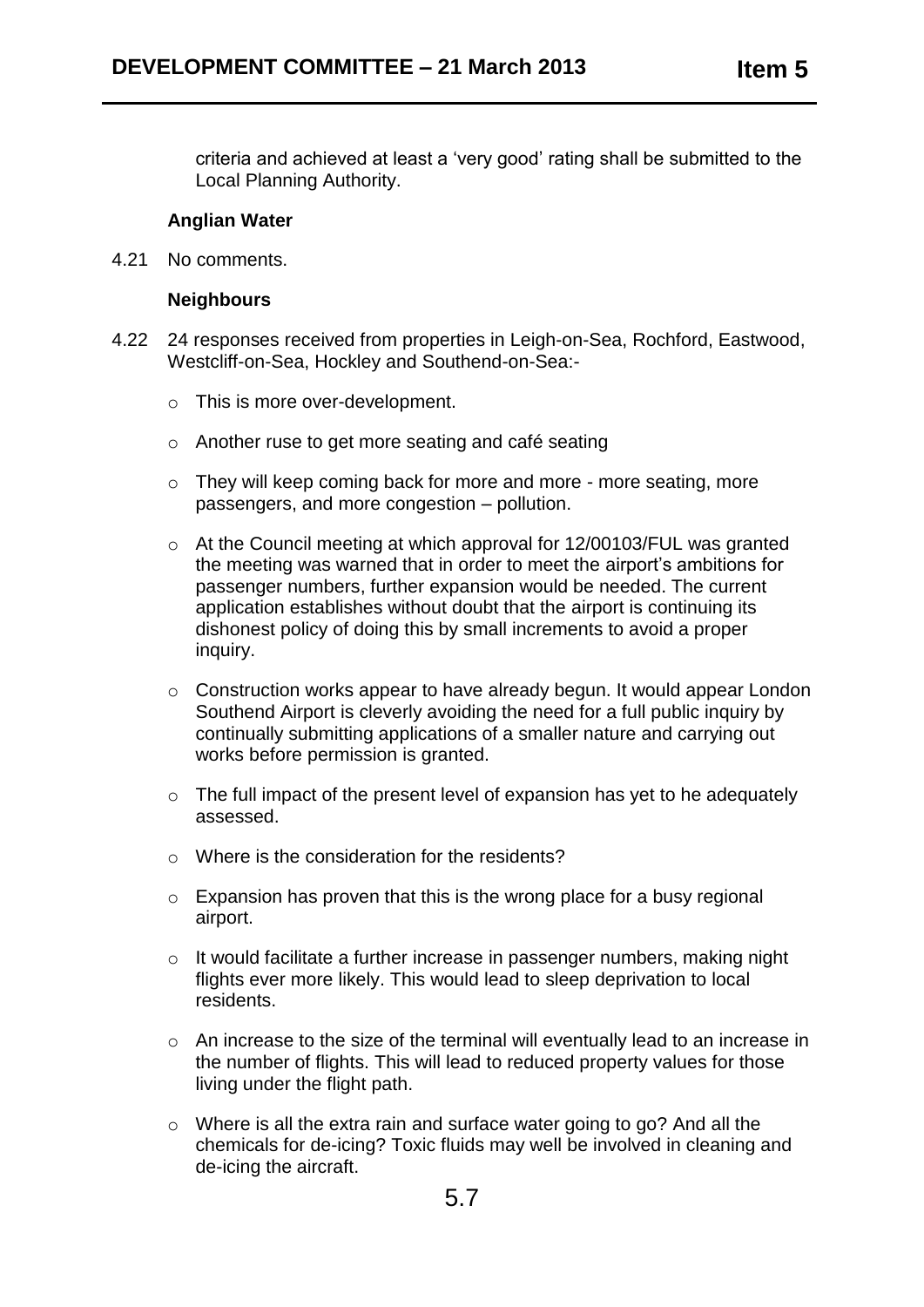- o Already problems with the Harp House roundabout flooding.
- o When applying for this Plan LSA indicated the proposed development was not in a flood risk area. We can supply the Council with photographs taken within the last 3 years showing flooding in adjacent areas.
- o Anglian water has lifted restrictions on the first extension and foul water will be running north and south; how will the airport deal with any more foul water if it is given permission for further extension. Foul water flooding the roads around the Harp House area would be a health hazard.
- o Application 12/00103/FUL required a foul water drainage strategy to be submitted and agreed by condition. All these works are probably viewed as associated works but should be taken into account in the wider plan involved with the 3<sup>rd</sup> phase extension. Please indicate to us how foul water has been directed north and south and where the private pumping station has been sited?
- o Where are the plans and documents showing how LSA has resolved the issues regarding the disposal of waste/foul water to Anglian Water and the Environment Agency satisfaction? As far as the public is aware these issues are still outstanding.
- o It seems that Southend Airport has not come up with a solution to safely dispose of runway run-off of pollutants that conforms to the Environmental Agency requirements.
- o Fears about added noise pollution due to the noise generated by current operation. Inability to enjoy gardens and inside of homes by those in the flight path and impact on quality of life.
- o A study identifies the damage done to children's learning by aircraft noise, particularly children with learning difficulties, of which there are hundreds in that situation, at school beneath the flight path.
- o Traffic congestion already occurs due to the new roundabout at Nestuda Way and increased usage of Harp House roundabout and the Tesco roundabout because of the airport's current operation. Railway station that was supposed to reduce road traffic is little used.
- o Do not consider that limited road network in and out of the Southend area can cope with increased usage.
- o Concerns about highway safety if more traffic were to use the Nestuda Way roundabout due to safety issues associated with how people currently use it.
- o It was stated by Southend Council in discussions on the JAAP that road infrastructure would not be affected, but no mention was made public that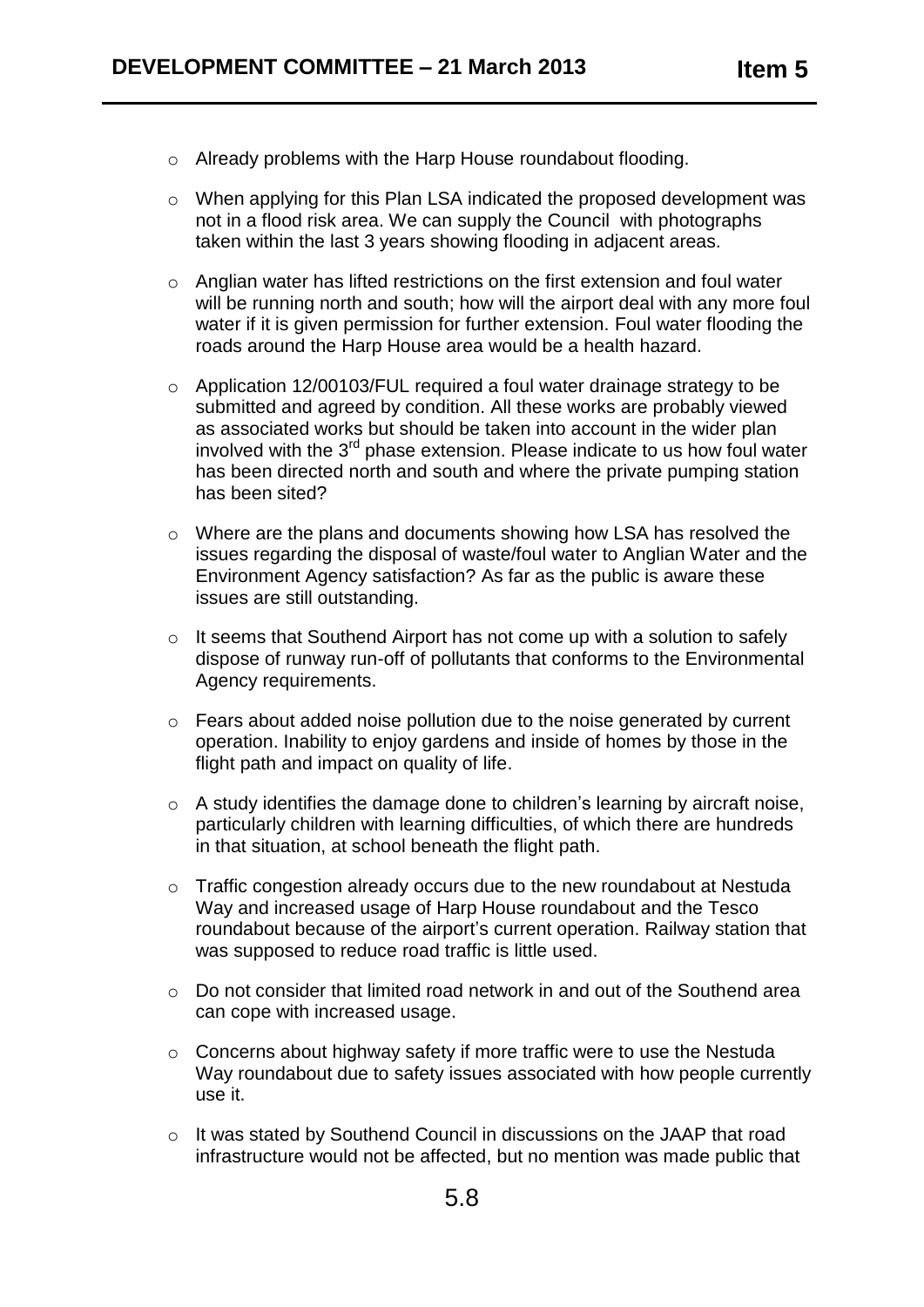tanker vehicles would be removing effluent/pollutants from storage tanks associated with the aircraft hard-standings adjacent to the terminal building and disposing the said pollutants via the public highway.

- o I believe this increase in the volume of air and road traffic should not be considered when so close to fairly dense residential areas.
- o A larger terminal means more passengers and also more planes, more planes means more fuel to be used, which in turn means more fumes in the air – pollution.
- o Particulates in emissions from planes flying above properties are harmful, especially to the elderly. Respiratory complaints.
- o Increase in greenhouse gas emissions.
- o Substances from emissions found on planting.
- o The 106 agreement between the Council and the residents does not protect the people under the flight path. There is a large loophole, which means none of the complaints are upstanding. Expanding the terminal means even less sleep, with more flights as the agreement has been so badly written and agreed with no thought to the residents.
- o Wells Avenue residents have not been notified. Noise in that road is dreadful, along with an increase in aircraft fumes.
- o Having only just built a new terminal building, an extension should have been foreseen and included in the original plan.
- o Concerned about safety with planes flying directly over homes.
- o Economic dis benefits of expansion at the airport. A comparatively tiny number of jobs have been created around the airport, filled mostly by staff transferred from Stansted, but these are dwarfed by the huge loss to the south Essex and London economy by the large numbers of people spending disposable income abroad.
- o As the development is not in accordance with the development plan and is in the MGB, why has the Council not stopped the work now taking place on the site?
- o Possibility that the terminal may have to close regarding licensing of the airport, administered by the CAA, in particular in relation to the need for a precision instrument landing system.
- o Review of the shape and size of the Public Safety Zones currently underway may also have an impact on the future of the airport.
- o Objections to the stopping up of a section of footpath 36.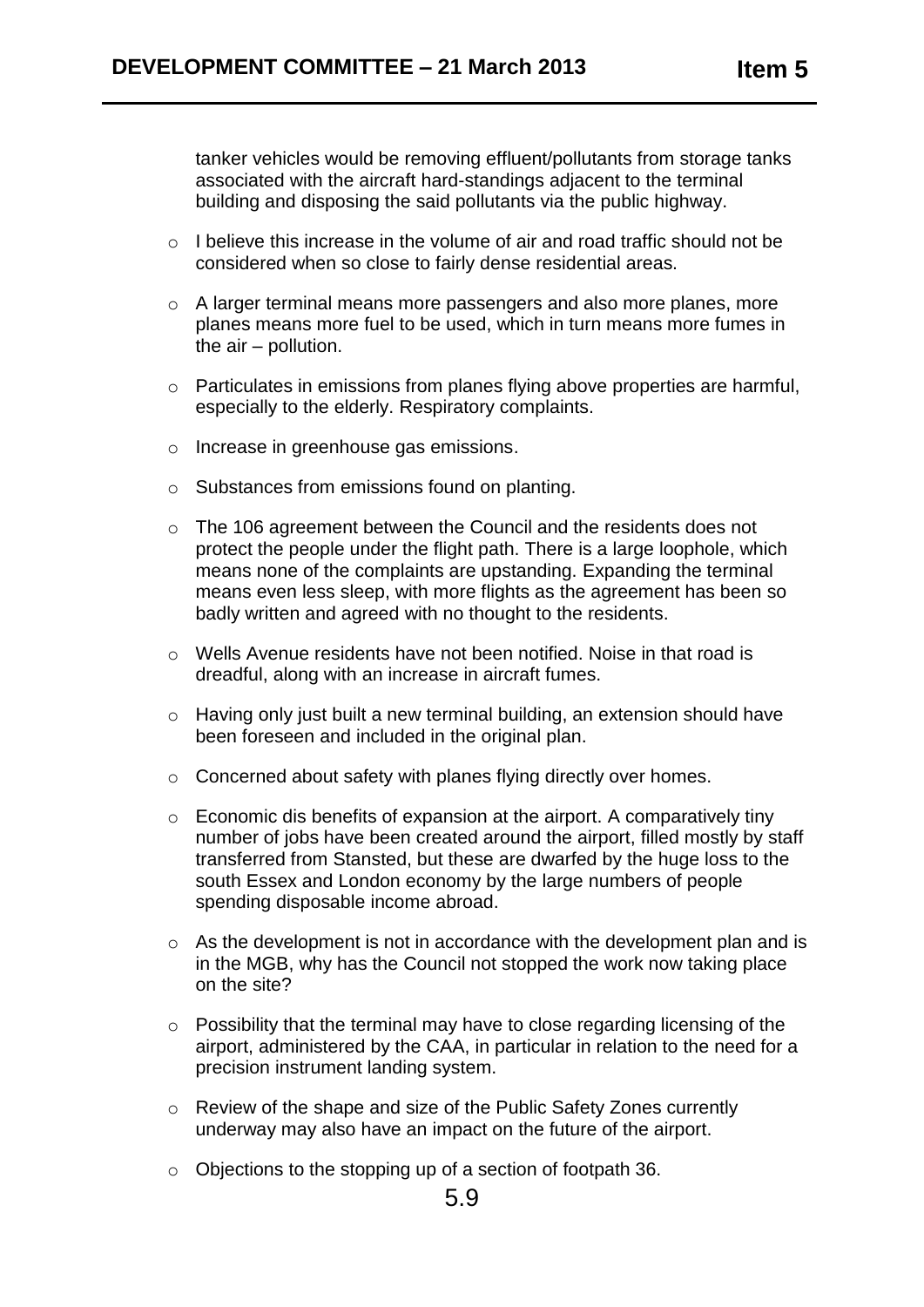- o A MGB between conurbations is supposed to provide a green lung to benefit residents' health, not be filled with a dangerous and polluting monstrosity of an airport.
- o Find it difficult to comment due to lack of information pertaining to important details. Accurate comment can only be put forward when all facts regarding this application/development are in the public domain.
- o Hotel and phase 2 terminal extension encroach on residential areas not previously overlooked.
- o Biodiversity should be taken into consideration by our Councils when considering all aspects of proposed plans.

### **5 MATERIAL PLANNING CONSIDERATIONS**

- 5.1 Section 38(6) of the Planning and Compulsory Purchase Act 2004 dictates that applications should be determined in accordance with the adopted Development Plan unless material considerations indicate otherwise; this comprises the Rochford District Core Strategy (2011) and saved policies within the Rochford District Replacement Local Plan (2006) and Essex and Southend-on- Sea Replacement Structure Plan (2001). In addition, the London Southend Airport and Environs Joint Area Action Plan is at presubmission, and the NPPF indicates that plans can carry increasing weight in decision making as they near adoption.
- 5.2 Policies ED1 and ED2 of the Core Strategy support the enhancement of London Southend Airport, however this must be weighed against the fact that the proposal amounts to inappropriate development within the MGB for which very special circumstances must exist that clearly outweigh the harm that would be caused to the MGB as a result of the development.
- 5.3 Inappropriate development is harmful to the MGB, by definition, although it is also necessary to consider other harm that would be caused and the extent of this. Very special circumstances will not exist unless the potential harm to the MGB by reason of inappropriateness, and any other harm, is clearly outweighed by other considerations.
- 5.4 The London Southend Airport and Environs Joint Area Action Plan (JAAP) proposes to remove the Green Belt designation from the operational airport, and, as stated above, as per paragraph 216 of the NPPF, some weight can reasonably be accorded to the proposals set out in the plan in relation to both the change to the Green Belt and support for the expansion and development of the airport.
- 5.5 Whilst the proposed extension is modest in comparison to the scale of building work allowed under phases 1 (replacement terminal building) and 2 (extension of replacement terminal building), it is still considered that the proposal would have an impact on the openness of the MGB, contrary to the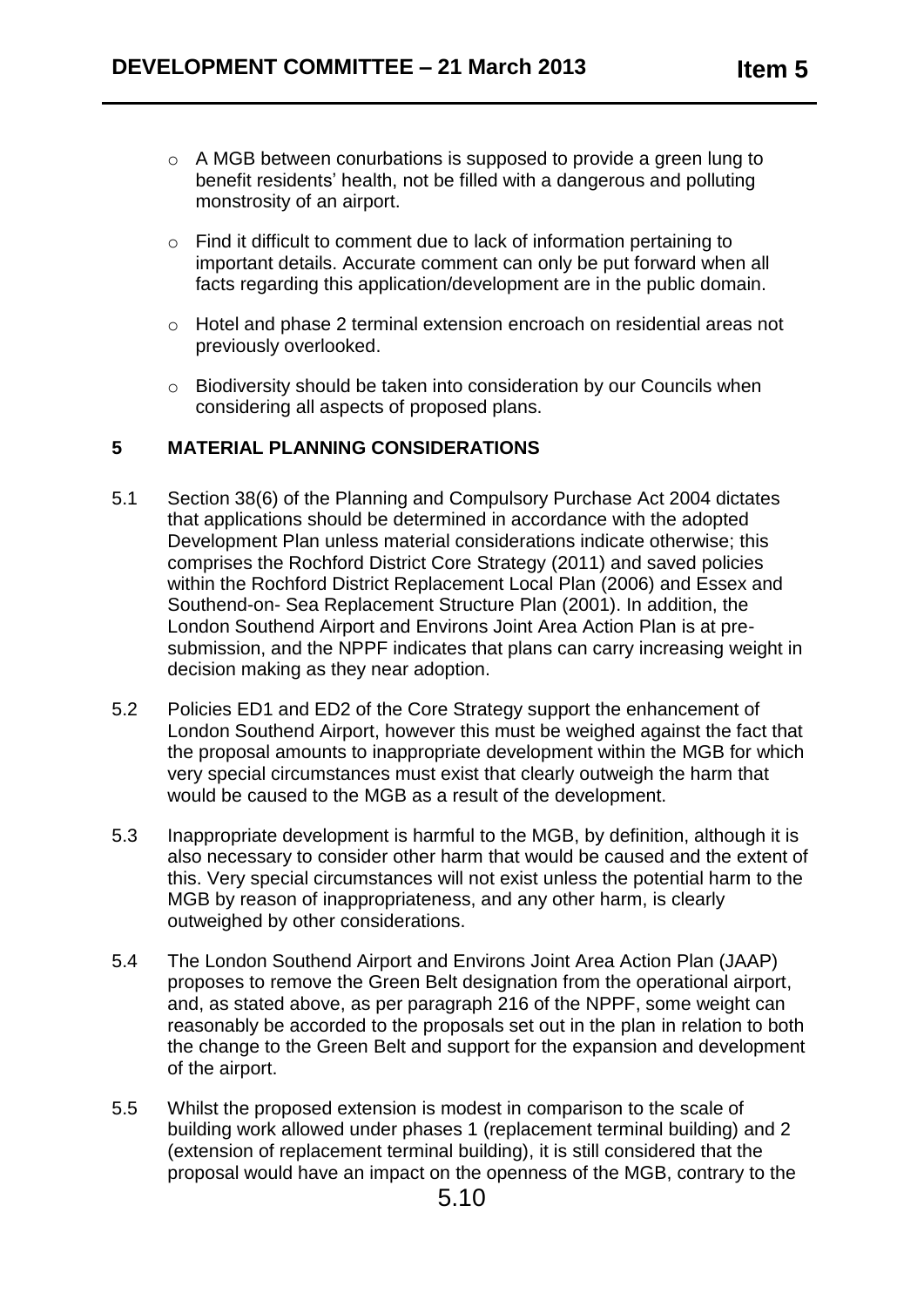applicant's view. It is physical openness, not simply the appearance of openness that the MGB seeks to protect, notwithstanding the operational airport context. The construction of a single storey extension some 80 metres in length and 10 metres in width, together with an extension of the baggage area on otherwise existing open land, would therefore reduce openness albeit not to the scale that the extension granted in 2012 and currently under construction would do. However, given the operational airport context, the circumstances of the proposal are unique in the District such that it is considered that the proposal, if allowed, would not set a precedent for allowing further large-scale commercial buildings within the MGB, which could cumulatively have a very significant, harmful impact.

- 5.6 In addition, this context and the significant amount of built development within the vicinity of the site reduces the impact that the proposal would have on the character and appearance of this part of the MGB. The site is not MGB comprising open countryside, but is flanked immediately to the south by the existing new terminal building (as permitted to be extended and currently undergoing such works),which is of substantial size. Close by, to the east, is the newly constructed railway station, which is also of significant size up to two storeys in height. In addition, other buildings and developments, which give the area immediately surrounding the application site a developed character and appearance, include the airport control tower and a sizeable surface parking area serving the airport. The railway embankment to the east would act to partly obscure views of the proposed terminal building from the Southend Road. Given this context, it is considered that the proposed terminal building expansion would not have a significant harmful impact on the visual amenity of the MGB.
- 5.7 Of the 5 key purposes of MGB land it is considered that the proposal would not have a significantly adverse impact on any; the site does not constitute countryside and so would not result in any loss, the proposal is sufficiently distant from the historic town centre of Rochford so as not to impact directly upon its character and given that the proposal relates uniquely to development which must be located at an operational airport the proposal would not prevent an opportunity for regeneration of existing derelict land. The land at the airport extends to some 125ha, extending between the southern edge of Rochford to the north and the northern extent of Southend to the south and as such plays an important role in preventing these neighbouring towns from merging into one another and checking urban sprawl, the remaining two purposes of the MGB. The nature of the operational airport is, however, that a very significant part is required to remain open and undeveloped to accommodate the operational airfield and consequently the very nature of the use of this land would prevent further significant development and unrestricted sprawl between the two settlements. Given the context it is considered that the proposal would not significantly reduce the open, undeveloped space, which acts to separate the built up areas of Rochford and Southend along the eastern boundary of the airport.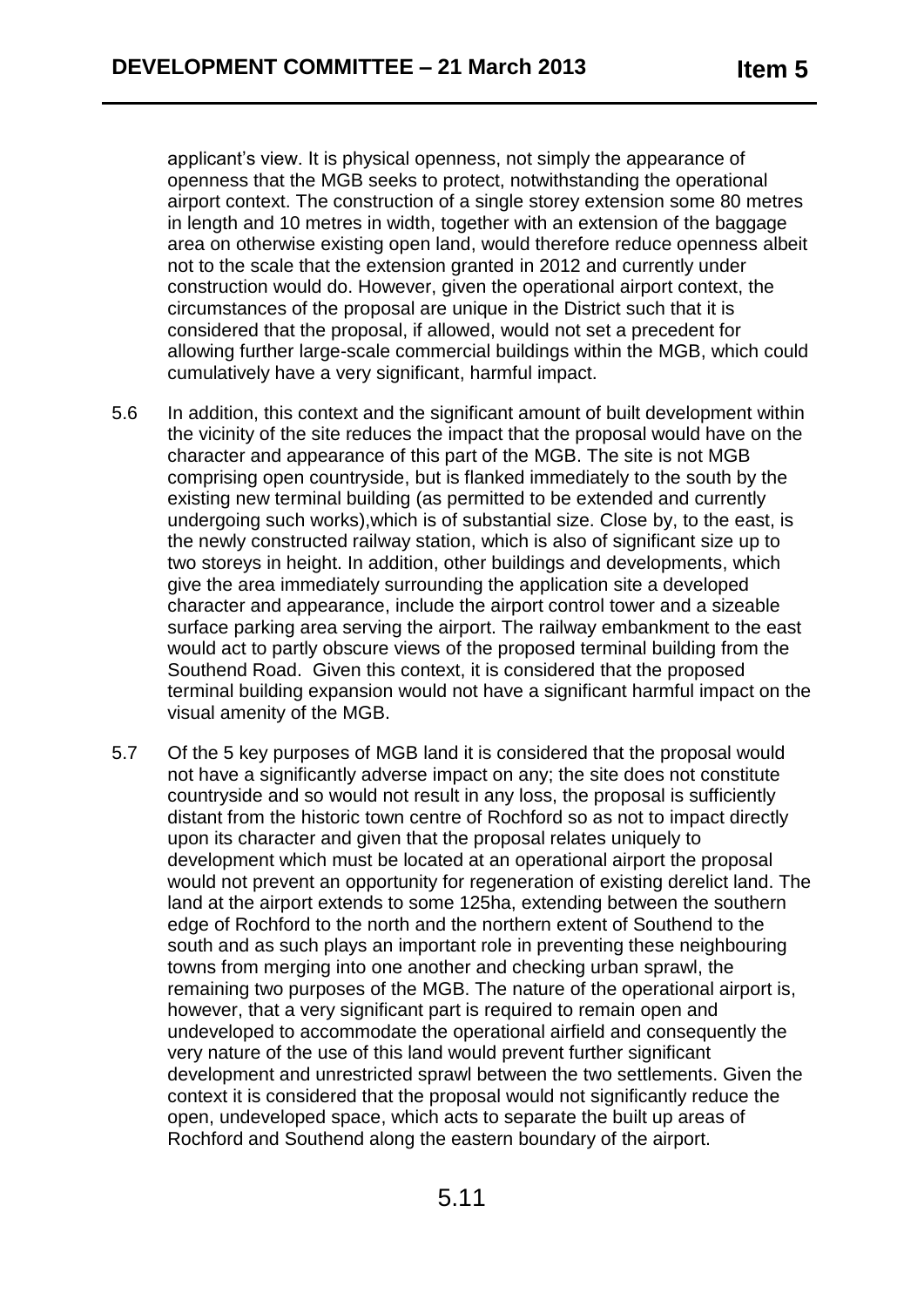- 5.8 It should also be considered that the JAAP sets out policies in support of the development of the airport and the realignment of the MGB boundary. In particular, draft policy TF1 of the JAAP supports expansion of the new terminal and draft policy ENV1 looks to revise the MGB boundary. The JAAP is now a Submission Document, which can be afforded some considerable weight.
- 5.9 In summary, the proposal would result in harm to the MGB by definition and further harm by way of impact on openness although it is considered that it would not give rise to significant harm in relation to the character, appearance and visual amenities of the MGB or conflict markedly with any of the purposes of MGB land.
- 5.10 The applicant asserts that very special circumstances exist, which clearly outweigh the harm that would be caused and these surround the benefits to be derived from the proposed development and also:-
	- 1. Ensuring the terminal facilities meet the requirements of UKBA, without compromising customer service;
	- 2. The timely opportunity to undertake these works concurrently with existing approved terminal extension works, thereby minimising further operational disruption, were the works to need to be brought forward separately in due course;
	- 3. The opportunity to increase the departures gate room size area of the terminal building, providing further dwell space for passengers and generally offer improved customer service; and
	- 4. The existing policy support for the development of the airport.
- 5.11 Of points 1-4 above, only the potential benefits of the proposed development, including existing but also proposed policy support for development at the airport, are considered to contribute to very special circumstances.
- 5.12 As already mentioned above, policies ED1 and ED2 of the Core Strategy support development at the airport, recognising the airport as a catalyst for economic growth and employment generation. The development of the airport is also supported in Southend-on-Sea Borough Council's statutory development plan. As mentioned earlier, the new national planning policy introduced in the National Planning Policy Framework (2012), whilst not referring specifically to the acceptability of the development proposed, does indicate that weight can be given to emerging plans and also asserts that 'significant weight should be placed on the need to support economic growth through the planning system'.
- 5.13 Growth of the airport to a 53,300 (plus 5,300 cargo) aircraft movements a year airport, equating to some 2 million passengers per annum, has already been considered and judged acceptable in the decision to approve the runway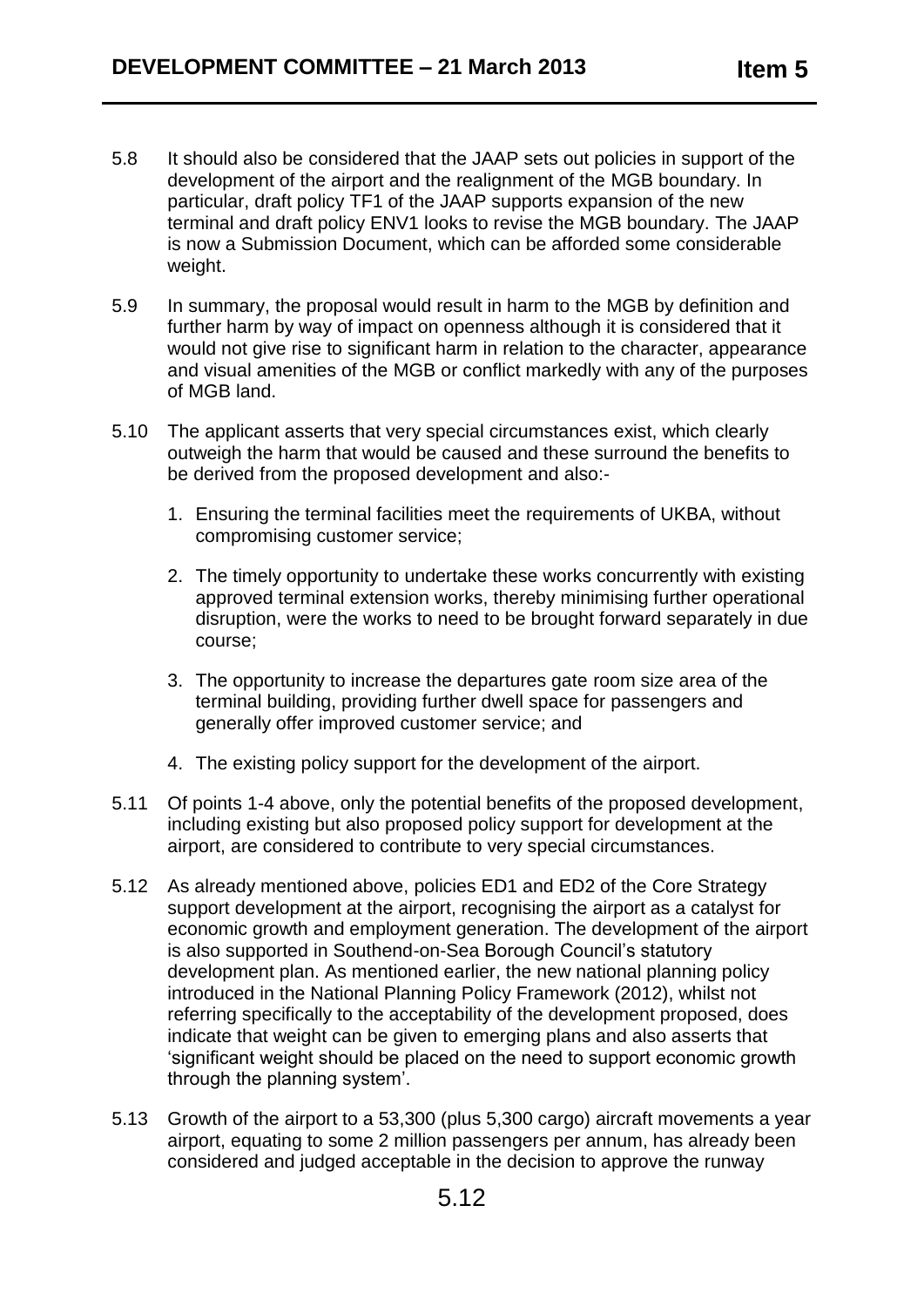extension application in 2010. This planning consent is subject to a legal agreement, which, amongst other things, limits the number of aircraft movements to a maximum of 53,300 (plus 5,300 cargo) per year. The current proposal does not seek to allow any greater number of aircraft movements and, if allowed, the airport would continue to be bound by the existing constraints in the legal agreement. Therefore, contrary to concerns from residents about an increase in aircraft movements, allowing the proposed extension would not allow the quantity of aircraft movements, bound by this legal agreement, to increase. Draft policy TF1 of the JAAP refers to the need for any extension to be subject to the details set out in the environmental controls schedule, to be delivered through conditions or an S106 Agreement, as appropriate. The legal agreement currently in place covers the aspects referred to in the environmental controls schedule.

- 5.14 The proposed terminal building extension is sought to address UKBA requirements to separate arriving international passengers from arriving domestic passengers and to safeguard space for electronic passport control equipment and channels, whilst retaining and enhancing levels of passenger service.
- 5.15 The expansion of the airport clearly has economic benefits associated with it and these were highlighted and considered to represent very special circumstances within consideration of the 2012 application to extend the terminal building. No specific details relating to economic benefit have been provided by the applicant within the current application, although the benefits to be gained in a more general sense have been highlighted. The current application for an extension, if viewed independently, is unlikely to generate economic benefits. However, when viewed as part of the collectively wider airport operation, it would help to assist in generating economic benefit by ensuring that the airport operates in a functional and attractive manner to customers meeting UKBA requirements so that the 2 million passengers per annum target, which will further help to generate economic benefit, can be achieved. Increasing the standard of customer service by increasing the scale of the departure lounge, international queuing area and catering facilities and meeting UKBA requirements, may help to attract further airlines to operate from the airport, also introducing economic benefit.
- 5.16 In addition, it has been confirmed by the applicant in a supporting letter provided on 1 March 2013 that UKBA requirements for the airport have progressed since the initial extension application and, whilst attempts were made to accommodate the UKBA requirements within the footprint of the existing building, including 2012 extension, it was not feasible to provide such accommodation in this manner, hence the submission of the current application.
- 5.17 Although an extension to the south of the existing new terminal building would not be located within the MGB as this area of the airport is designated as 'white land' to which no specific planning policy relates, considering the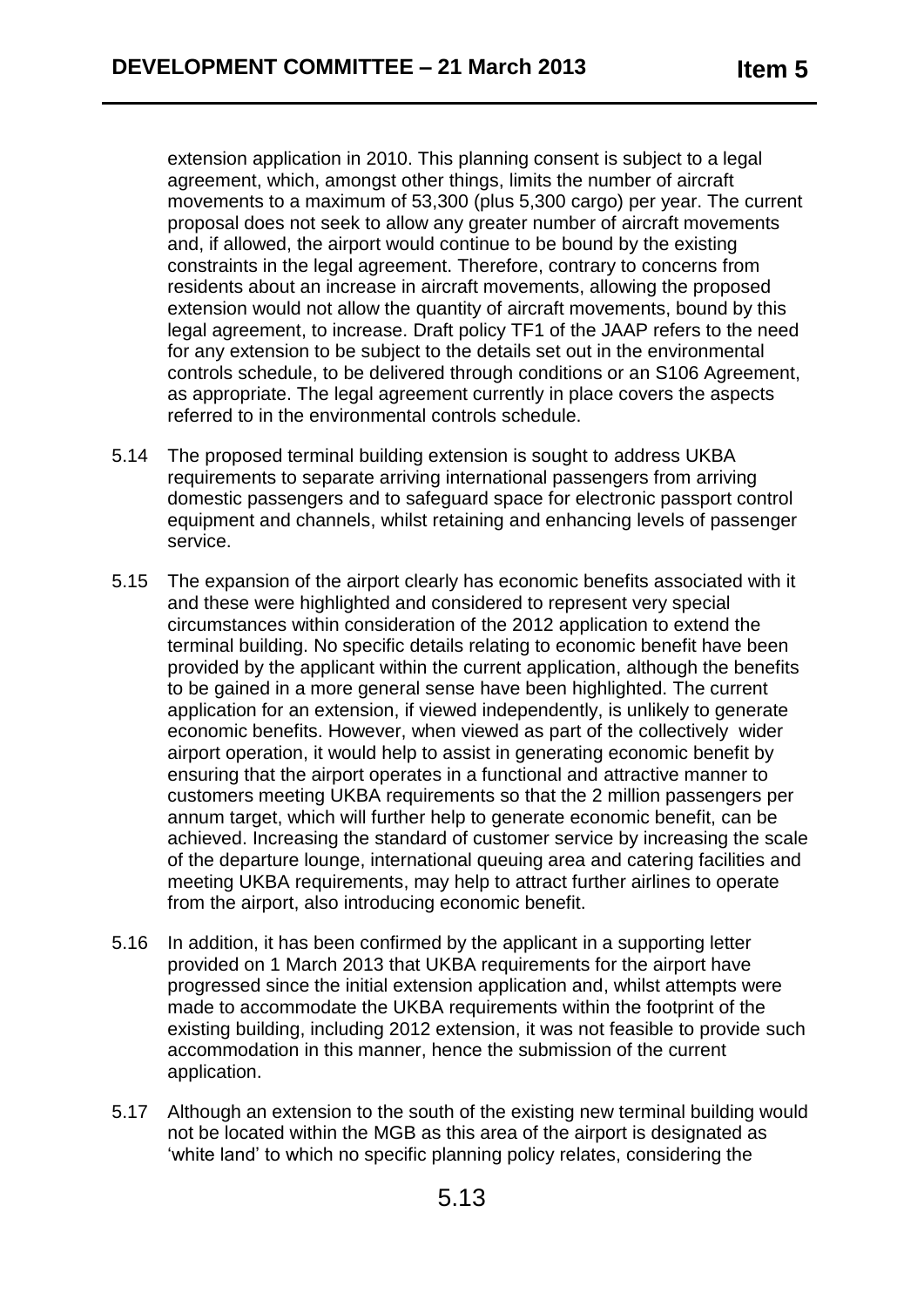changes proposed, it is unlikely that an extension within the 'white land' would work with regard to the specific changes sought.

5.18 It is considered that the economic benefits of the proposal, when viewed collectively as part of the airport operation as a whole, together with the policy support for operational development at the airport, amount to the very special circumstances necessary to outweigh the harm to the MGB that would result from the proposal.

#### DESIGN

- 5.19 The appearance and form of the proposed terminal building extension would match that of the existing new terminal building and 2012 extension. The curved roof would continue over the western extension and the baggage area also continues the roof line granted planning permission in 2012 for this part of the building.
- 5.20 The application form confirms that the materials to be used would match exactly those used for the approved western single storey element and baggage facility extension granted in 2012. Therefore, the design of the proposal is considered to be of the high standard required in accordance with Policy CP1.
- 5.21 Externally, various new entrances would be provided to the western and northern elevations and also to the eastern elevation of the baggage arrivals shed. These new entrances are considered to be an acceptable arrangement.
- 5.22 Landscaping was considered within the 2012 terminal extension application and controlled by planning condition. Soft and hard landscaping was agreed by discharge of condition in a letter dated 10 January 2013, which accepted the proposals shown within drawing no. NK017264\_PL203 Rev A. The area where the extension works are currently proposed was agreed as airside concrete hardstanding and new baggage handling concrete hardstanding. Therefore, the location of the extensions would only be sited in areas agreed to be concreted and is considered to be acceptable. A planning condition requiring the landscaping, as agreed, to be implemented, excluding the areas where the new extension works are now proposed to be located, could be attached to an approval.

## ARCHAEOLOGY

5.23 The supporting statement submitted by the applicant explains that the terminal extension granted planning permission under reference 12/00103/FUL included a condition relating to the need for archaeological investigation, which also included the area where the extension is currently proposed. The supporting statement explains that this has been progressed and therefore there is no longer the requirement for an archaeological investigation condition.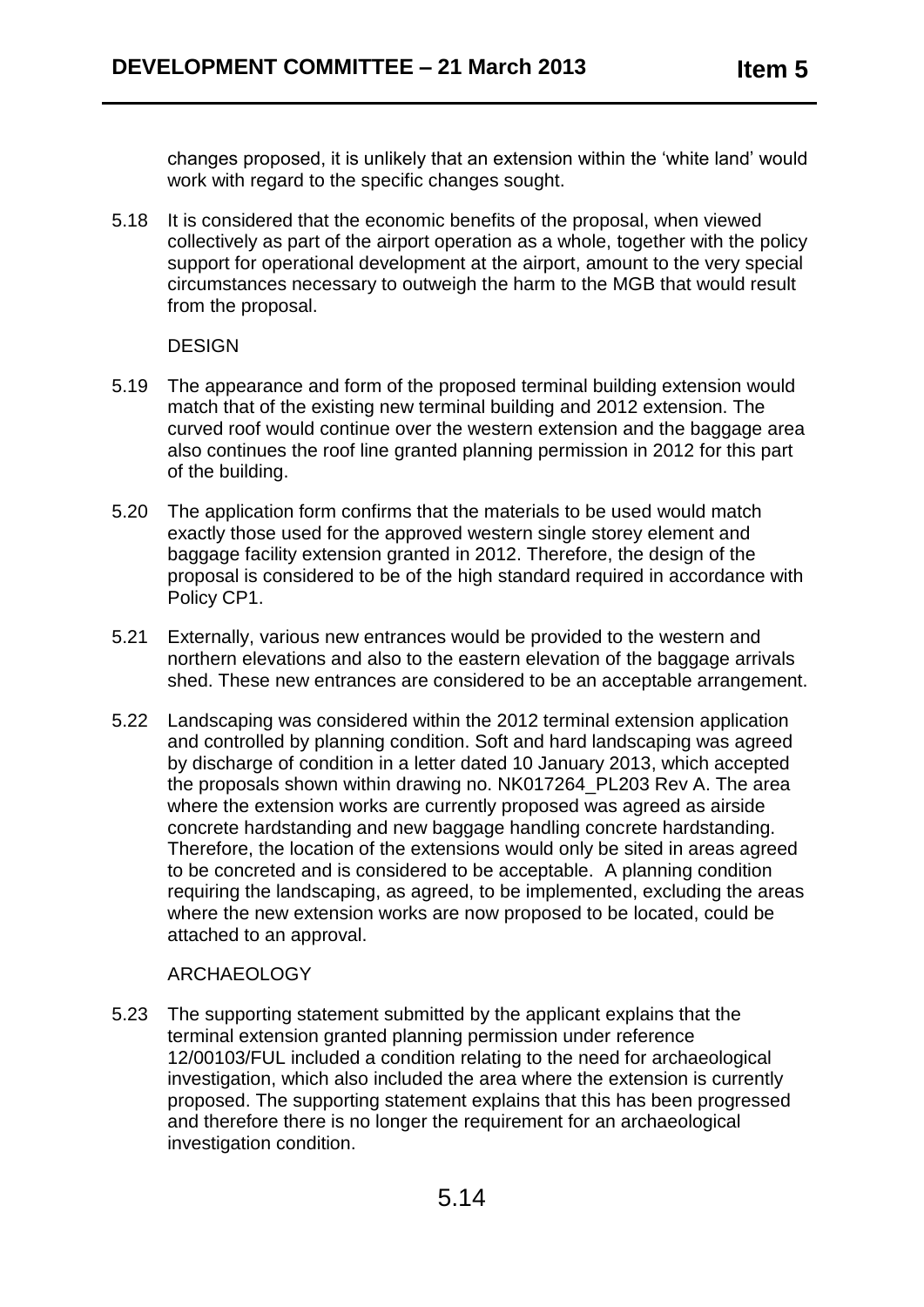- 5.24 A written scheme of investigation (WSI) for archaeological work prepared by Essex County Council dated October 2012 was submitted as part of a discharge of condition application. This scheme was agreed in writing by the LPA on 11 January 2013. However, it was stated within this letter that this condition could not be formally discharged until the archaeological work, as specified in this scheme, has been completed.
- 5.25 The ECC Archaeological team has confirmed that these agreed works are on going, therefore a condition is no longer required with this application requiring details of investigative works to be submitted to and agreed. However, a condition requiring continuation of the investigations in accordance with the October 2012 scheme should be attached to an approval.

#### POLLUTION CONTROL

- 5.26 During the course of this application concerns have been raised by residents in relation to surface and foul water proposals for the site. In particular, concerns surrounding whether the plan submitted showed the most up to date foul and surface water proposals were raised and in response to this the applicant provided revised plans, which show the most up to date versions of the foul and surface water arrangements.
- 5.27 Anglian Water was consulted on both the initial and revised drawings submitted as part of the current application and has raised no objection to the proposals. It should be noted that Anglian Water was content with the foul water proposals submitted as part of a discharge of condition application for the approved 2012 terminal extension and these arrangements were agreed with the applicant by letter dated 4 December 2012.
- 5.28 The Environment Agency was consulted on the initial and revised drawings and no objections were raised by the EA to either plans.
- 5.29 Concerns have been raised by residents with regard to surface water flooding. The site is located within flood zone 1 and London Southend Airport is referred to in the LPA's Strategic Flood Risk Assessment. As the extension would be located airside within an area previously proposed to be hard surfaced within the 2012 terminal extension application and whereby no controls were provided with regard to surface water, it is not considered reasonable to require any additional surface water measures in addition to those shown on the drainage drawings submitted and to be controlled by planning condition.
- 5.30 De-icing concerns have been raised by residents, however, the current proposal is only for extension works to the terminal building, not for aircraft stands where facilities for dealing with de-icing fluids can be required.

HIGHWAYS AND PARKING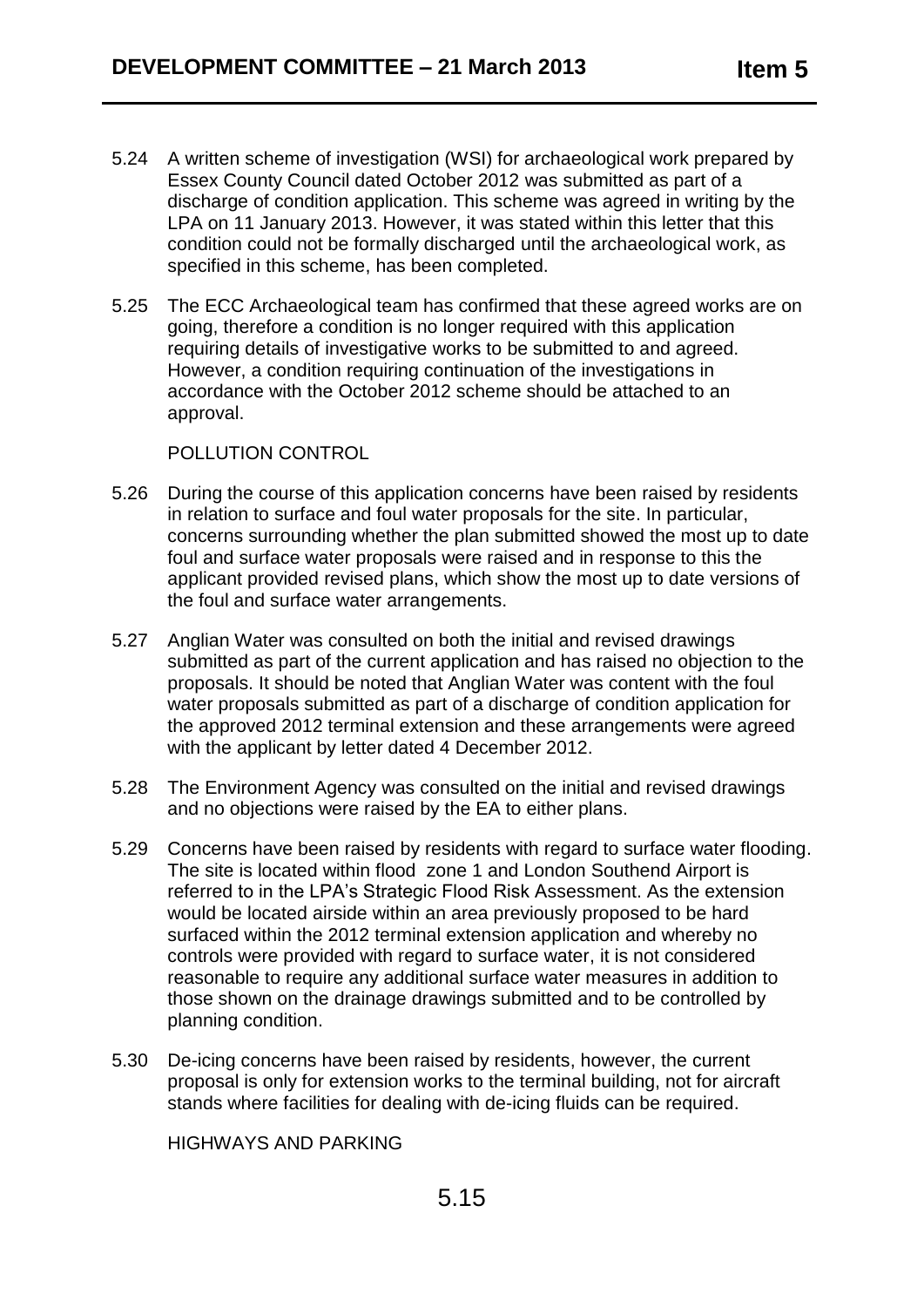- 5.31 As already outlined above, the runway extension application approved in 2010 enabled the airport to increase the number of aircraft movements each year to a maximum of 53,300 (plus 5,330 cargo) with an associated increase in passenger numbers to some 2 million passengers per annum (2 mppa). The impact that this increase in passengers and their consequent traffic movements would have on the highway network was therefore considered in the determination of the runway extension application. Subject to a number of planning conditions and clauses in the legal agreement requiring, amongst other things, works to the highway network and targets for public transport usage, the impact of a 2 mppa airport on the highway network was considered acceptable.
- 5.32 The proposed extension would improve customer facilities and also address UKBA requirements to separate arriving international passengers from arriving domestic passengers and safeguard space for electronic passport control equipment and channels. The new terminal building approved in the 1997 outline and 2004 reserved matters application was stated to have a design capacity of approximately 300 000 passengers per annum, though it is considered this was a conservative estimate at the time. The applicant has not confirmed the maximum number of passengers that the proposed extended terminal could accommodate, but the airport is limited to a maximum of 53,300 aircraft movements (equating to some 2 mppa) each year by the legal agreement tied to the grant of permission to extend the runway in 2010. That agreement also picked up and incorporated an earlier agreement related to the existing new terminal building planning consent. The proposal may, together with the 2012 permission for a larger terminal building extension, lead to the achievement of higher passenger numbers (up to the 2mppa limit) more quickly, as improved facilities may make the airport more attractive to customers and airlines.
- 5.33 The proposal would not therefore give rise to any greater impacts on the highway network than those arising from the runway extension or the 2012 permission for a larger terminal building extension, which have already been considered and judged acceptable.
- 5.34 The same applies to the consideration of parking provision; as the current proposal would not enable the airport to increase aircraft movements above the limit imposed in the legal agreement it would not generate the need for additional parking above that already deemed acceptable in the runway extension proposal application. The LPA has not yet received comments from ECC Highways department to consider as part of this application.

ON-SITE RENEWABLE ENERGY/ENVIRONMENTAL SUSTAINABILITY

5.35 Policy ENV8 requires that the proposal secure at least 10% of its energy from decentralised and renewable or low carbon sources, unless this is not feasible or viable. The applicant has advised that this would be achieved through use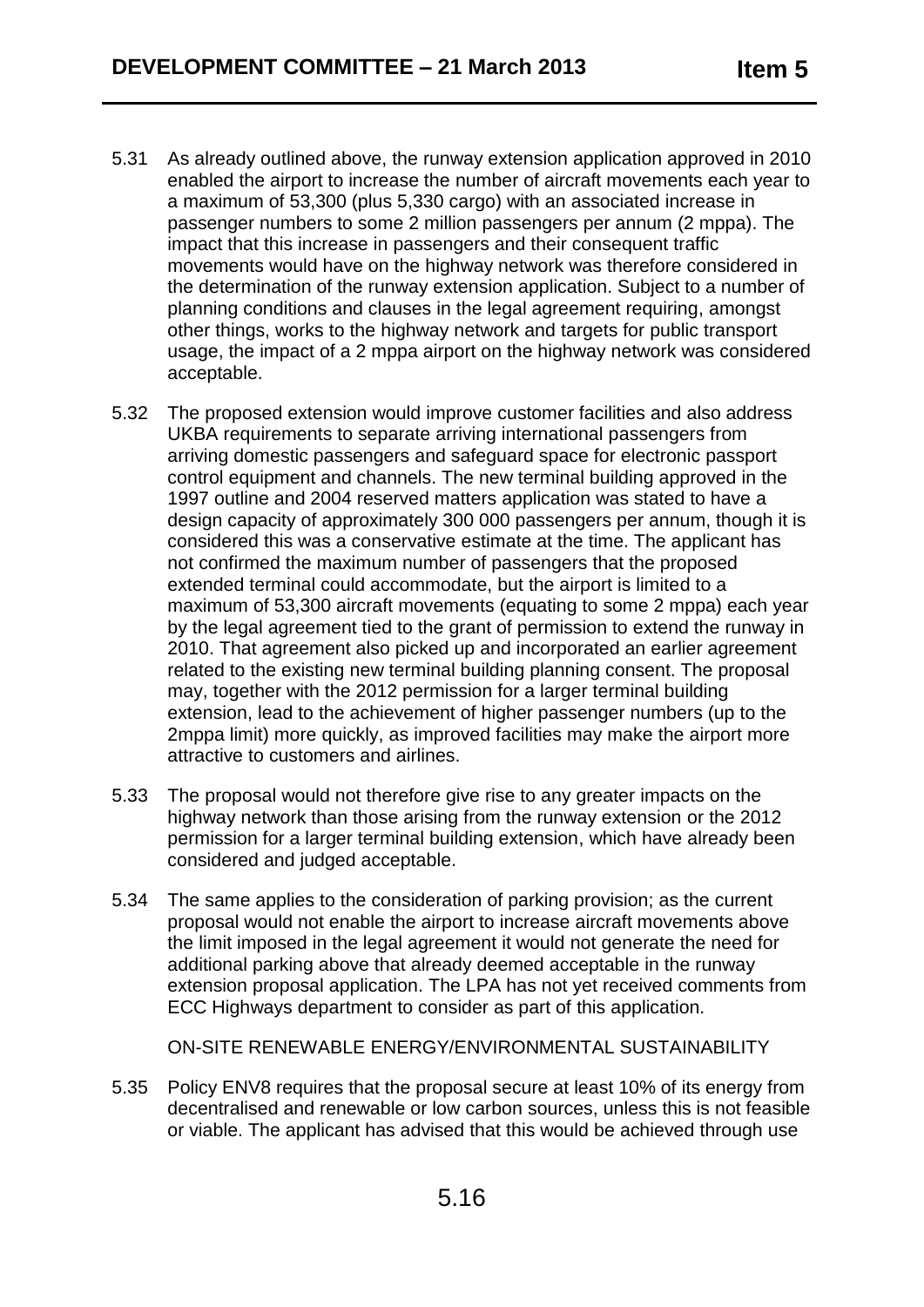of air source heat pumps and photo voltaic (PV) cells on the roof of the terminal.

- 5.36 A discharge of condition application agreed to the use of approximately 440 panels, shown as 588 on the agreed drawing, along with air source heat pumps to achieve this 10% target for the 2012 terminal building extension. It is important that the proposed extension also achieves this 10% target and whilst it is suspected that this has been catered for by providing 148 panels over the approximate requirement referred to in the report, there is no additional information, which confirms this position. Therefore a planning condition requiring details to be submitted to and agreed by the LPA demonstrating that this 10% target would be met for the current extension, as well as the 2012 extension, should be attached to an approval.
- 5.37 Policy ENV10 of the Core Strategy would require the proposed terminal extension to meet, as a minimum, the BREEAM environmental assessment rating of 'very good' unless economically unviable. The applicant has advised that a BREEAM rating of 'very good' is being sought for the 2012 terminal extension and the application currently proposed would be taken forward concurrently and would be appraised at the same time. However, the applicant has stated that they wish to open part of the 2012 extension, potentially incorporating the proposed extension to the public whilst still completing the remainder of the building. This would have implications for the conditions already in place in relation to the application Ref: 12/00103/FUL, which require the 10% renewables and BREEAM rating to be addressed prior to the extension being used by passengers. It is considered that with the current application, a condition could be worded slightly differently to allow for these to be addressed upon completion of the building, rather than prior to first use by passengers. However, this would not address the need for the applicant to ensure that the conditions attached to the application Ref: 12/00103/FUL are varied by variation of condition application.

AIR QUALITY AND AIR AND GROUND NOISE

5.38 Controls to manage impacts on air quality and air and ground noise resulting from the airport operating at a maximum of 53,300 (plus 5,300 cargo) aircraft movements per year are contained in the legal agreement and deed of variation already in place in relation to the runway extension consent. Given that the current proposal would not enable any greater number of aircraft movements above this existing limit, no greater impact on air quality and air and ground noise would occur as a result of the proposed development.

#### OTHER MATTERS

5.39 The proposed works would allow for a re-configuration of space internally in relation to retail and catering, which would provide for a larger area for catering. Such ancillary retail/catering floor space is common within terminal buildings for use by passengers, and it is considered would not impact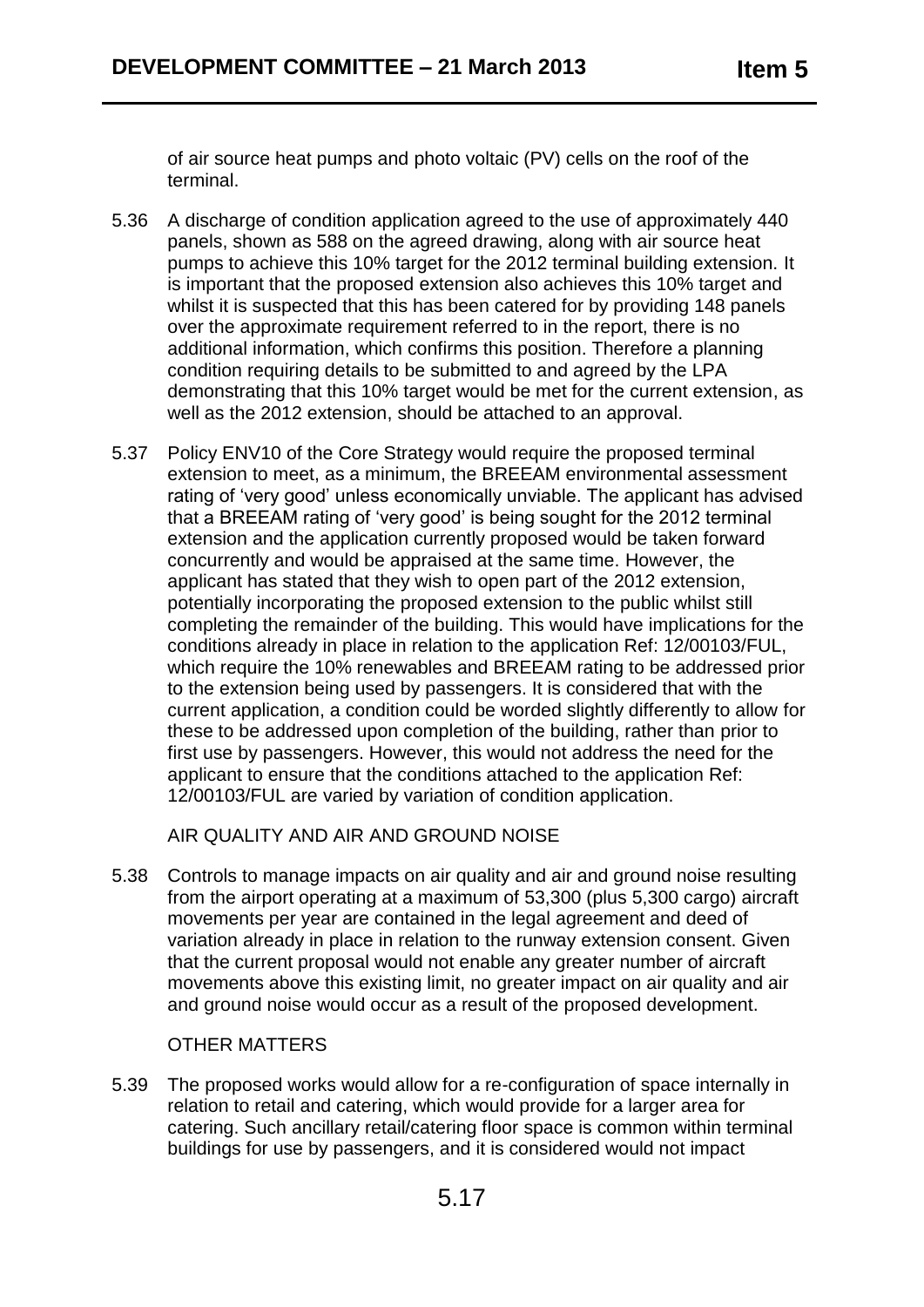adversely on the viability and vitality of existing nearby town centres/retail areas.

5.40 The site of the proposed terminal extension has been used to help facilitate construction of the existing new terminal building and is not considered to have any ecological value requiring mitigation.

### **6 CONCLUSION**

- 6.1 In determining this application regard must be had to section 38(6) of the Planning and Compulsory Purchase Act 2004, which requires that proposals be determined in accordance with the development plan, unless material considerations indicate otherwise.
- 6.2 The application site is designated MGB in the adopted Local Plan (2006), however it is considered that very special circumstances do exist, which clearly outweigh the harm to the MGB that would result from the proposal.
- 6.3 The proposal would not enable aircraft movements (and associated maximum passenger numbers) to exceed those already accepted by virtue of the 2010 runway extension application. The controls necessary in terms of highway, parking and other impacts associated with this level of activity are already subject to a legal agreement and deed of variation, which would remain in place. No amendment to this agreement or deed of variation is sought and there is no need therefore for any further control to be imposed.

## 7 **RECOMMENDATION**

- 7.1 That, following the expiry of a press advert, the application be referred to the Secretary of State for Communities and Local Government advising that Members are minded to approve the application, subject to the following heads of conditions:-
	- 1. The development hereby permitted shall be begun before the expiration of three years from the date of this permission.
	- 2. The external facing materials to be used in the construction of the development hereby permitted shall be those materials detailed within the Design and Access Statement date stamped 3 January 2013. Where alternative materials are to be used, no development shall commence, before details of those alternative external facing (including windows and doors) and roofing materials to be used in the development, have been submitted to and approved in writing by the Local Planning Authority. Any materials that may be agreed in writing by the Local Planning Authority shall be those used in the development hereby permitted.
	- 3. An archaeological programme of works shall continue to be implemented at the site in accordance with the written scheme of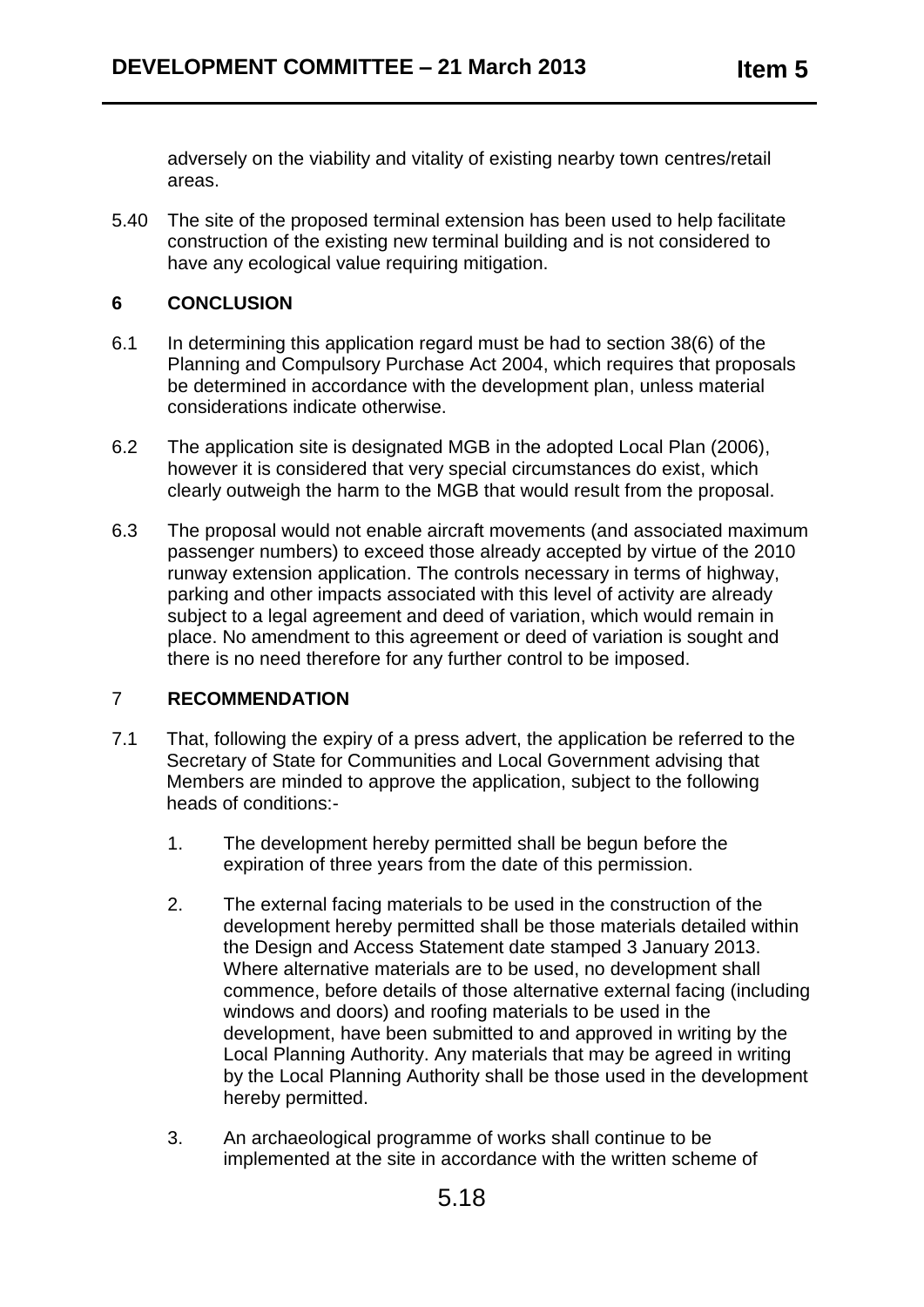investigation prepared by Essex County Council and dated October 2012 and agreed by discharge of planning condition 4 of application reference 12/00103/FUL.

- 4. Prior to commencement of the development hereby approved details of how the proposal, when considered together with the terminal extension granted planning permission under reference 12/00103/FUL, will achieve at least 10 per cent of its energy from de-centralised and renewable or low carbon sources, shall be submitted to and agreed in writing with the Local Planning Authority (unless this is shown to be not feasible or viable). Measures shall be installed as agreed and confirmation in writing that the installations are operating shall be submitted to the Local Planning Authority upon completion of the terminal extension hereby approved.
- 5. Hard and soft landscaping shall be implemented in accordance with the plan (drawing no. NK017264\_PL203 Rev A) and details agreed by discharge of planning condition 6 attached to application reference 12/00103/FUL (excluding the hard standing areas where the extension hereby approved would now be located). This shall be implemented in its entirety during the first planting season (October to March inclusive) following commencement of the development, or in any other such phased arrangement as may be agreed in writing by the Local Planning Authority. Any tree, shrub or hedge plant (including replacement plants) removed, uprooted, destroyed, or be caused to die, or become seriously damaged or defective, within five years of planting, shall be replaced by the developer(s) or their successors in title, with species of the same type, size and in the same location as those removed, in the first available planting season following removal.
- 6. Upon completion of the terminal extension hereby approved, written confirmation that the extension has been assessed under the BREEAM criteria and achieved at least a 'very good' rating shall be submitted to the Local Planning Authority.

Shaw curton

Shaun Scrutton Head of Planning and Transportation

## **Relevant Development Plan Policies and Proposals**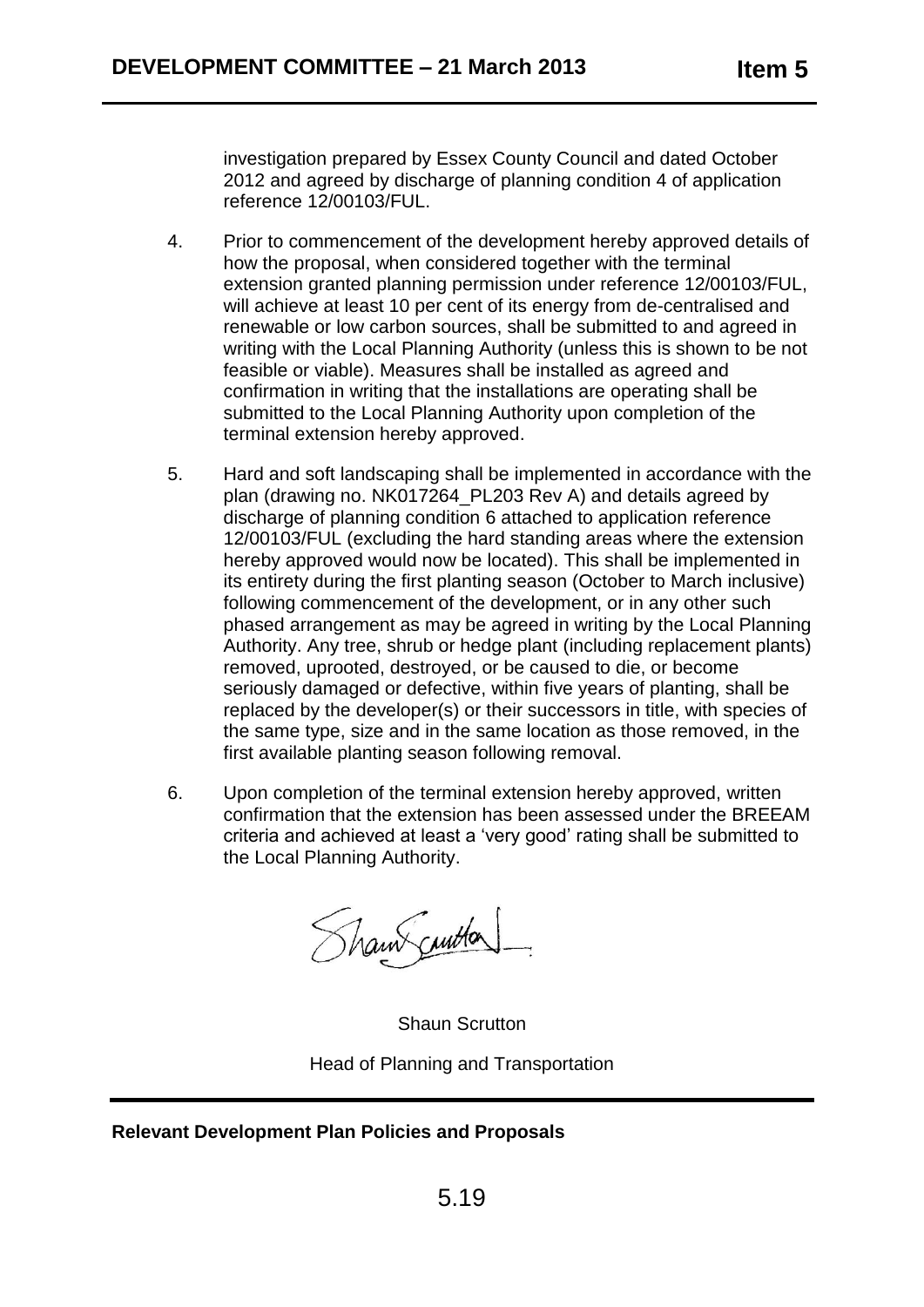Policies CP1, GB1, ED1, ED2, RTC2, ENV1, ENV3, ENV5, ENV8, ENV10, CLT1, T1, T2, T3, T5, T6, T8 of the Core Strategy 2011

Policies TP10 and UT2 of the Local Plan 2006

National Planning Policy Framework.

London Southend Airport and Environs Joint Area Action Plan (JAAP) Submission **Document** 

For further information please contact Claire Robinson on:-

Phone: 01702 318096 Email: [claire.robinson@rochford.gov.uk](mailto:claire.robinson@rochford.gov.uk)

If you would like this report in large print, Braille or another language please contact 01702 318111.

**12/00751/FUL**